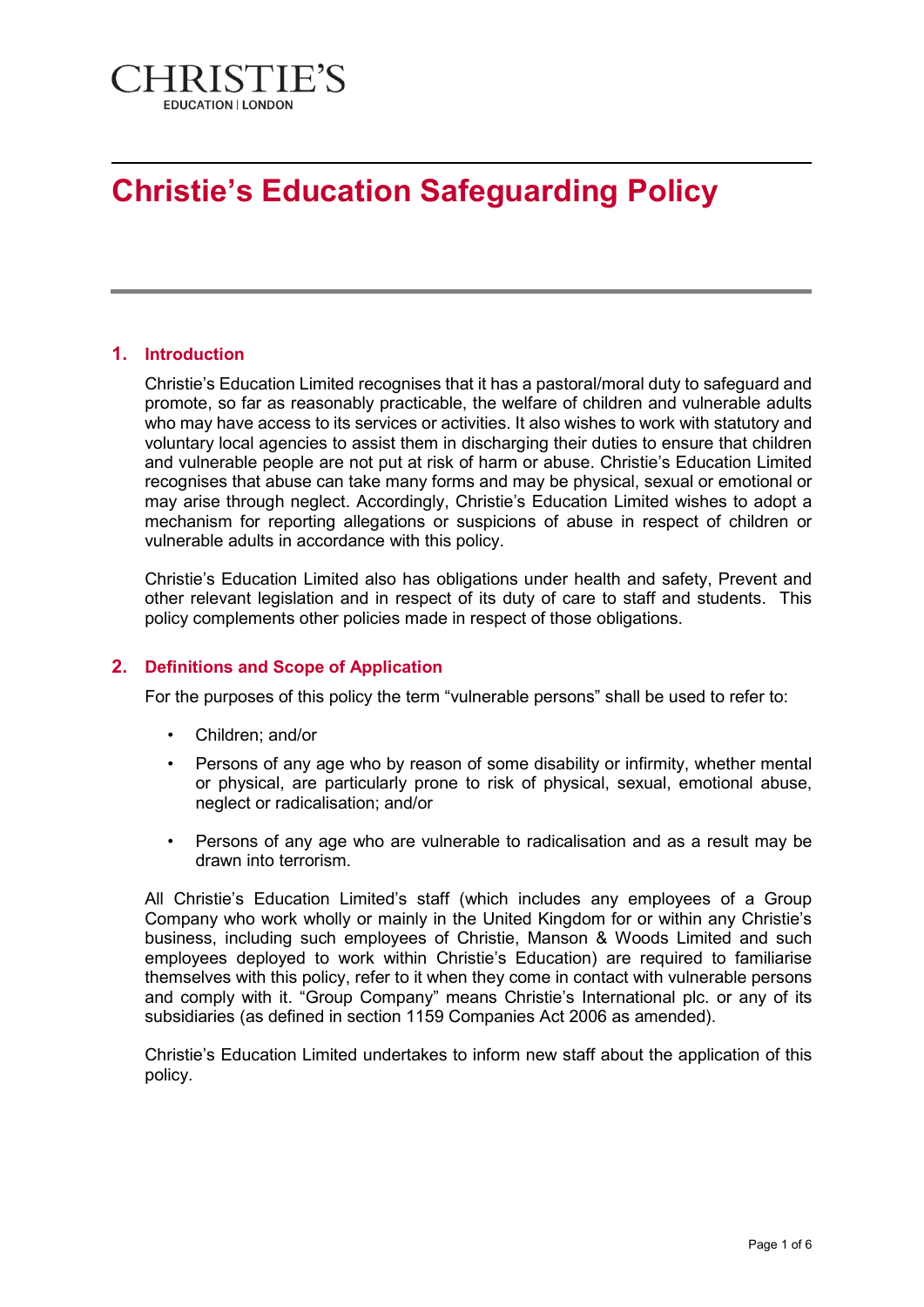The following is a non-exhaustive list of examples of situations in which staff may come in contact with vulnerable persons:

- the provision of health-related services;
- open days and events.

This policy is relevant in all situations when a vulnerable person is at risk of exploitation, harm or abuse (including radicalisation) and identifies the action that may be taken by Christie's Education Limited in response. Situations which may trigger one or more of the obligations and procedures under this policy include (but are not limited to) when:

- a vulnerable person makes an allegation of abuse or harm;
- suspicions arise or there are any indications that a vulnerable person is being abused, harmed or exploited. This includes radicalisation;
- there are noticeable changes in a vulnerable person's appearance or behaviour which suggest that that person is being subject to abuse, harm, exploitation or radicalisation;
- concerns are raised that an individual's actions pose a risk to vulnerable persons. An example of such a situation is when a student is suspected of distributing extremist material. This would trigger the risk assessment procedure discussed below.

#### **3. Key Elements**

Christie's Education Limited will take all safeguarding concerns including suspicions and allegations of exploitation, harm, abuse or radicalisation seriously and will report concerns promptly.

Christie's Education Limited will take reasonable care to employ staff who are to its knowledge of good character and who are unlikely to pose a threat to vulnerable persons. In particular, Christie's will have in place processes for checking the suitability of staff whose duties and responsibilities involve regular contact with vulnerable persons. Criminal records checks will not be carried out unless they are permitted or required by law.

Referrals will be made to the relevant agencies on the basis of identified and considered risk. Christie's Education Limited's risk assessment procedure is outlined below. Furthermore staff dealing with students who are subject to safeguarding concerns will consider what support may be offered to them both from within Christie's Education Limited and externally. They will be encouraged to seek support and will be reminded of the support services provided by Christie's Education Limited.

#### **4. Designated Safeguarding Officers**

The Director of Registry and Student Services, Fiona Guernaoui, has been appointed to act as Christie's Education Limited's Designated Safeguarding Officer ("DSO").

The responsibilities include:

- undertaking relevant training in safeguarding procedures and ensure their knowledge is kept up to date;
- acting as a point of contact for those who have safeguarding concerns, receiving information and recording those concerns;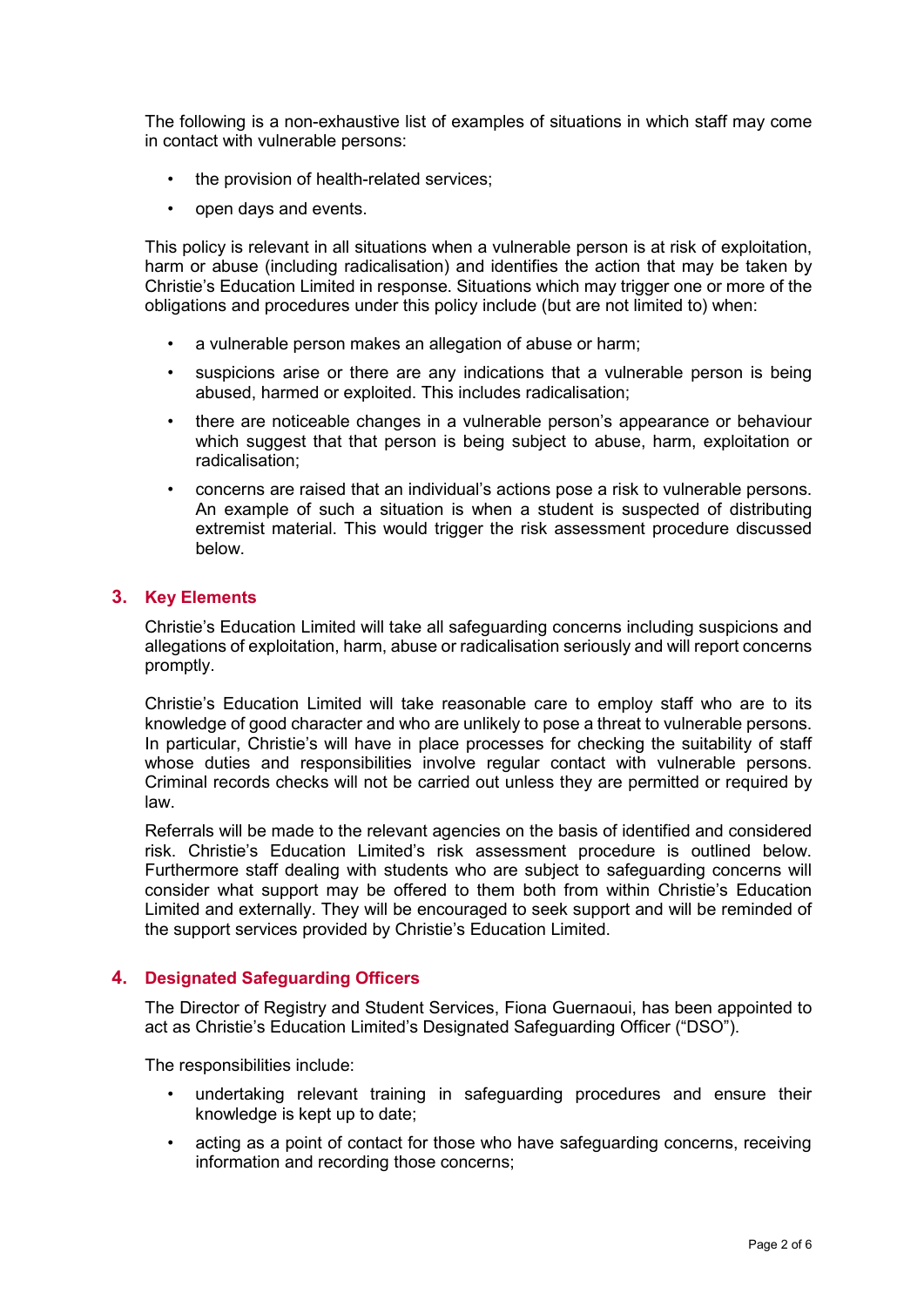- acting upon concerns as appropriate in the circumstances, including by making external referrals;
- working with management and staff to ensure that staff are informed of this and related policies and procedures;
- working with management and staff to reduce the potential for abuse within Christie's Education Limited; and
- monitoring the implementation of this policy.

The DSO may appoint a nominee to act on his or her behalf.

#### **5. Reporting**

If there is any immediate risk of harm please call the Christie's Education switchboard on 020 7389 2004 without delay. If the call is not answered or it is more appropriate in the circumstances, report the matter directly and immediately to the police by calling 999 and inform Fiona Guernaoui about the matter as soon as possible thereafter.

It is the remit of Social Services and/or the Police to investigate safeguarding concerns. Christie's Education Limited will undertake a risk assessment before making a referral to such an external agency. Usually a report will be made where there is a risk of serious harm and/or circumstances are such that the risk relates to conduct that is likely to amount to a criminal offence.

Concerns can be raised by sending an email to [FGuernaoui@christies.com](mailto:FGuernaoui@christies.com) or by telephone on 020 73892004. You may also wish to discuss your concerns in person with either the Director of Registry and Student Services or the Student Services Officer.

It is better to refer any safeguarding concern and enable a risk assessment to take place, than not to make one because you are not yet certain.

Staff or students who wish to discuss any safeguarding concerns or matters concerning this policy should contact the DSO. If they are unavailable or the concern involves the DSO then the Student Services Officer should be contacted.

## **6. Risk Assessment**

#### **Risk Assessment Overview**

If a safeguarding concern is raised with a DSO a risk assessment is undertaken to assess the appropriateness of a referral to Social Services or the Police.

The DSO is responsible for ensuring that a record of the risk assessment process and the outcome of the risk assessment is made, and any appropriate follow up action is undertaken.

Christie's Education Limited will liaise with other partner agencies as appropriate in order to address the safeguarding concerns identified.

#### **Risk Assessment Procedure**

Safeguarding concerns (whether in relation to staff or students) are managed by the Student Services Officer on behalf of the DSO (the "Investigation Leader") will make an initial assessment of the report. This may include research of publicly available information concerning the individuals concerned. If the concerns are considered to be legitimate a case conference will be called and the Investigation Leader must immediately report to and consult with the relevant DSO about the case.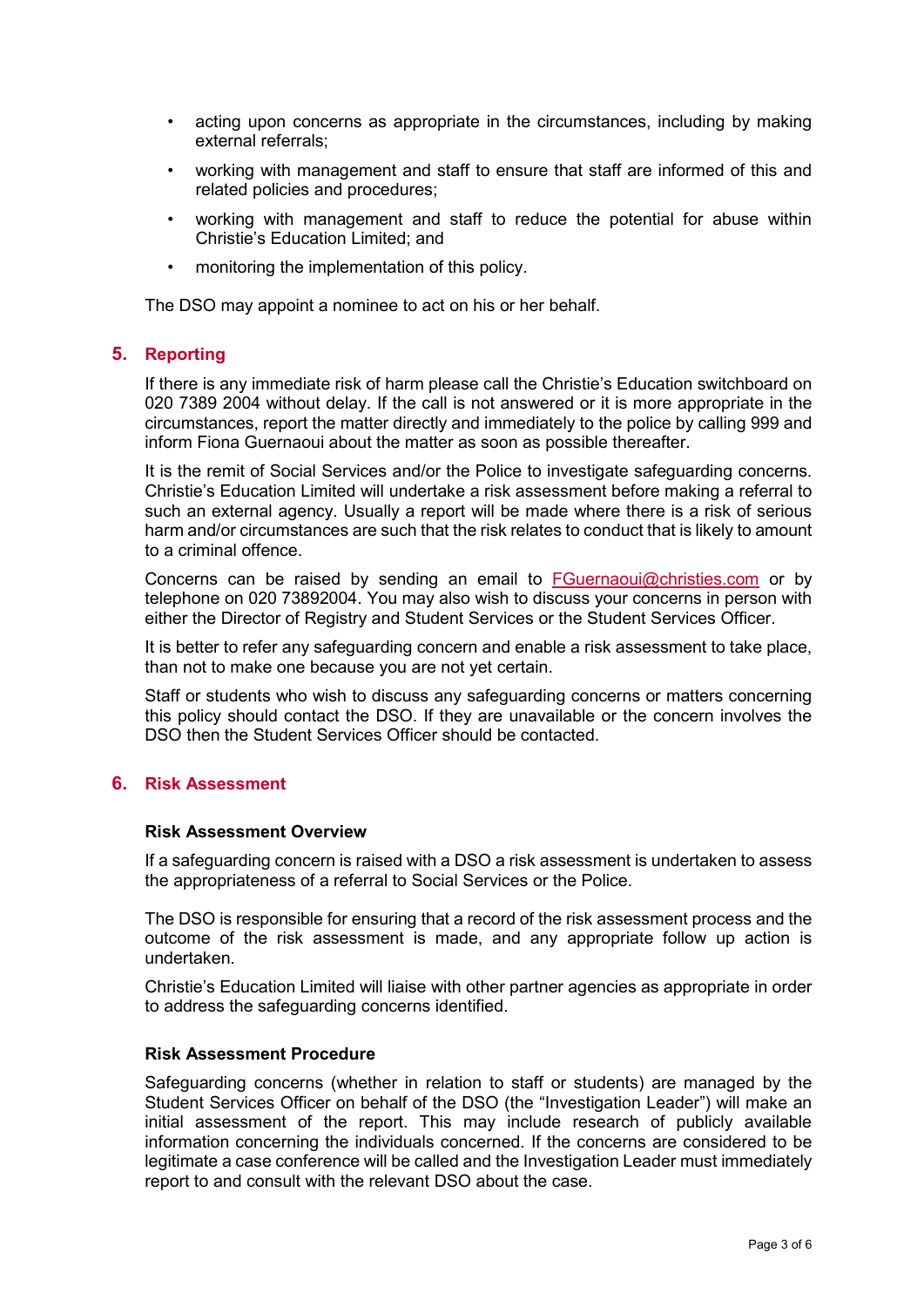A meeting to discuss the case should be held usually within five working days from when the report is made unless this is impracticable, in which case the meeting must be held as soon as possible thereafter. Staff involved must give priority to such meetings. The meeting will be involve such persons as the Investigation Leader and/or the relevant DSO deem appropriate in the circumstances, depending on the potential issues which the case involves.

The case meeting will have the purpose of sharing information about the individuals concerned and about the situation, to conduct an assessment and to ascertain whether the risk merits an external reference to the relevant authorities.

The Investigation Leader will draw up a risk assessment report on the basis of the information shared in the case conference and containing any recommendations, particularly recommendations to refer the matter to a relevant authority, which report shall be forwarded to the DSO who is responsible.

Once approved, any action identified in the report will be managed by the DSO. The completed risk assessment will usually be shared with the relevant external authority if any recommendation to refer is approved. This information is shared on the basis that Christie's Education Limited is satisfied that legal duty to refer/public interest in referring outweighs the need to protect the personal information of the individual concerned. In addition and in view of the risks which could be posed to vulnerable persons, such sharing is considered to be necessary to protect the vital interests of a person or is in the public interest to prevent an unlawful act.

Safeguarding cases will be considered closed once internal procedures have been exhausted and once an outcome has been reached as a result of any external referral. Cases for individuals who are referred to the Channel process will remain open by Christie's Education Limited until the intervention has ceased and/or the person concerned ceases to be a student of Christie's, whichever is sooner.

## **7. Action by Christie's Education Limited**

Christie's Education Limited reserves the right to take action under its disciplinary procedures should it discover that its conduct standards may have been breached including disciplinary action against staff/students against whom allegations are made, where appropriate.

Support from internal or external services will be provided as appropriate for any individuals, staff or students who are the subject of allegations regarding safeguarding matters.

The matter be reported to the Disclosure and Barring Service where required by law to do so.

## **8. Training**

All staff whose roles and responsibilities include regular contact with vulnerable persons will receive training and guidance appropriate to their role. All staff will be made aware of this policy and procedure and related guidance.

#### **9. Prevent**

Most education institutions, including Christie's Education Limited, are required by the Counter Terrorism and Security Act 2015 to have "due regard to the need to prevent individuals from being drawn into terrorism". This means that institutions now have a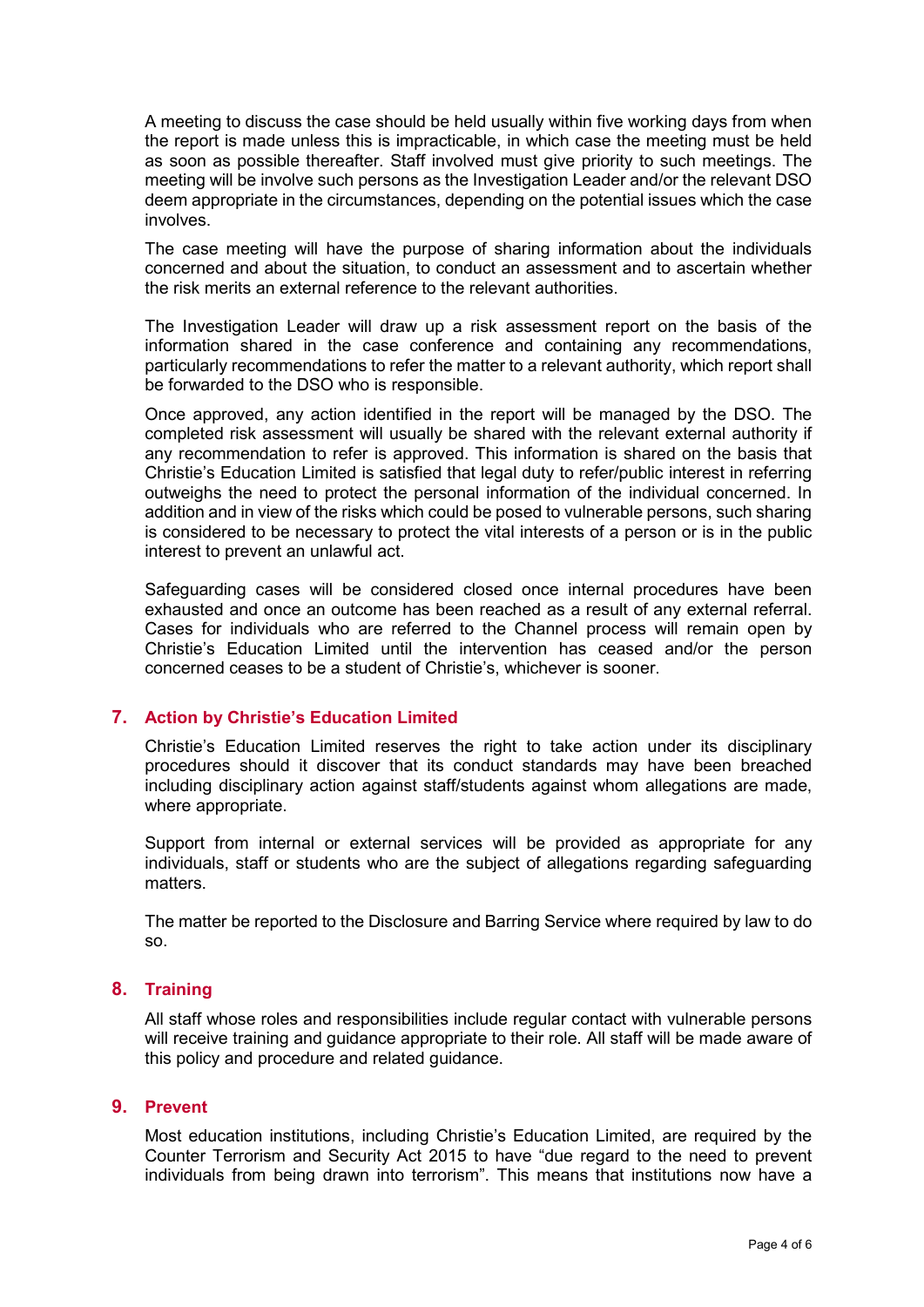statutory duty to engage with the government's Prevent agenda. The "Prevent Duty" seeks to safeguard individuals from being radicalised and being drawn into terrorism, and it applies to all kinds of extremism.

The government has published guidance setting out what steps the institutions specified by law are expected to take to meet this duty. This is available on::

[https://www.gov.uk/government/uploads/system/uploads/attachment\\_data/file/445977/3](https://www.gov.uk/government/uploads/system/uploads/attachment_data/file/445977/3799_Revised_Prevent_Duty_%20Guidance%20%20England_Wales_V2-Interactive.pdf) [799\\_Revised\\_Prevent\\_Duty\\_ Guidance England\\_Wales\\_V2-Interactive.pdf](https://www.gov.uk/government/uploads/system/uploads/attachment_data/file/445977/3799_Revised_Prevent_Duty_%20Guidance%20%20England_Wales_V2-Interactive.pdf)

Individuals who Christie's Education Limited considers to be at risk of radicalisation and will be assessed for their suitability for the Channel process.

If a member of staff has any concern that a person may be vulnerable to radicalisation the concern should be reported this using the same procedure set out above, under 'Reporting'. Concerns will be dealt with professionally and sensitively.

If there is an immediate risk of harm to any person or a crime may have occurred the police will be contacted. If there is no immediate risk, an internal case conference will take place and a risk assessment completed in accordance with the normal procedure. On the basis of the report a decision will be made on whether the case needs to be referred to the Regional Prevent Coordinator.

If the case is not referred to the Regional Prevent Coordinator, the person concerned may nevertheless be offered help internally, only if it is considered appropriate to offer such help.

If the case is referred to the Regional Prevent Coordinator, the DSO will discuss the case with the Regional Prevent Coordinator, sharing the risk assessment and may do so initially without identifying the individual who is the source of concern, depending on the circumstances. Using the risk assessment as well as any other source of information that may already be available to the police, the Regional Prevent Coordinator will conduct a vulnerability assessment and may decide to refer the case to Channel.

Channel is an early intervention multi-agency process designed to safeguard vulnerable persons from being drawn into violent extremist or terrorist behaviour. Channel works in a similar way to existing safeguarding partnerships aimed at protecting vulnerable persons.

- Channel is designed to work with individuals of any age who are at risk of being exploited by extremist or terrorist ideologues. The process is shaped around the circumstances of each person and can provide support for any form of radicalisation or personal vulnerabilities.
- A Channel Panel is chaired by a local authority and brings together a range of multi-agency partners to collectively assess the risk and can decide whether a support package is needed. The group may include statutory and non-statutory partners, as well as lead safeguarding professionals. If the group feels a person would be suitable for Channel, it will look to develop a package of support that is bespoke to that person. The partnership approach ensures that those with specific knowledge and expertise around the vulnerabilities of those at risk are able to work together to provide the best support.
- Channel interventions are delivered through local partners and specialist agencies. The support may focus on a person's vulnerabilities around health, education, employment or housing, as well as specialist mentoring or faith guidance and broader diversionary activities such as sport. Each support package is tailored to the person and their particular circumstances.